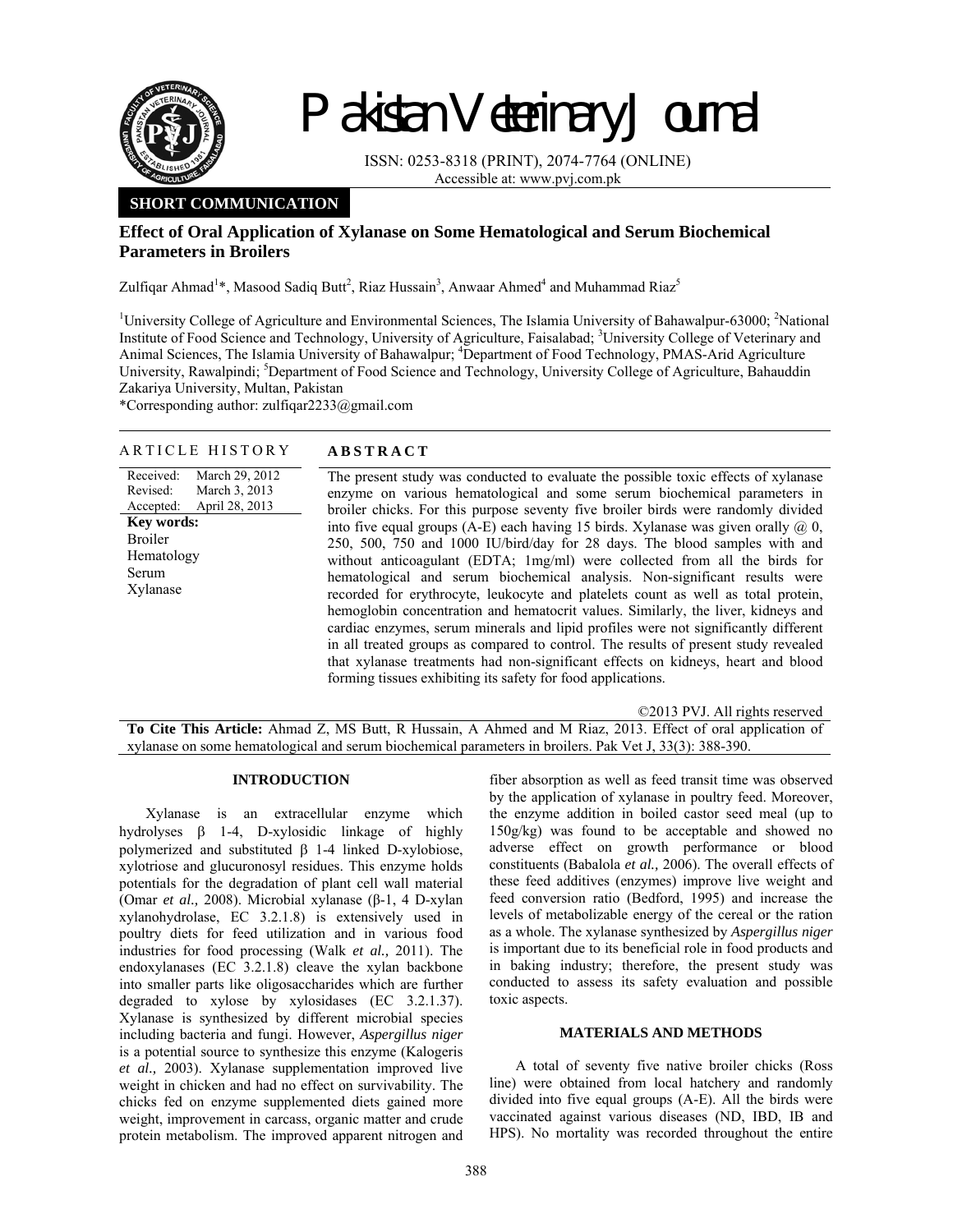experiment. Initially the birds were fed on basal diet having 20% crude protein. Indigenous carbon source (wheat bran) was utilized for xylanase biosynthesis from *Aspergillus niger* in biotechnology laboratory, National Institute of Food Science and Technology, University of Agriculture, Faisalabad. The activity of xylanase produced from *Aspergillus niger* was 79 IU/ml. Different doses (0, 250, 500, 750 and 1000 IU/bird/day) of xylanase were given orally using crop tube on daily basis. The duration of this experiment was 28 days. Blood samples were collected with and without anticoagulant (EDTA; 1mg/ml) and various hematological parameters were studied (Jalees *et al*., 2011). The serum was separated and stored at -20°C for liver function tests, total bilirubin, kidney function tests, cardiac enzymes, electrolytes, lipid profile and high density lipoprotein. In addition, total protein and albumin concentration were also determined (Ahmad *et al*., 2011). The data collected in present experiment was subjected to statistical analysis.

# **RESULTS AND DISCUSSION**

Results on hematological parameters revealed that xylanase supplementation in all groups had no significant effects as compared to control treated birds (Table 1). Previously non-significant results for erythrocyte and white blood cell counts while decreased levels of pack cell volume and hemoglobin concentrations have been reported (Apata, 2010). Moreover, Ademola *et al.* (2012) reported that Roxazyme G® (a xylanase based enzyme preparation) and Maxigrain® (a cellulase and xylanase based enzyme preparation) feed supplementations in laying hens indicated significantly higher leukocyte count. In present experiment serum total protein and serum albumin contents were statistically non-significantly different among all the groups. The non significant difference in serum protein in present study is suggestive of normal metabolic process of liver parenchyma as the proteins are synthesized in liver tissue. In contrast to our

results, decreased total protein concentrations in birds given xylanase supplemented diets have been reported (Apata, 2010).

In the present study, non-significant results were observed for AST, ALP and ALT in all experimental groups (Table 1). Different enzymes are considered as biomarkers and can be used to asses liver and kidney functions. The higher serum AST and ALT concentrations indicate the release of aminotransferase from cytoplasm to blood stream probably due to damaged liver or different other tissues. In present study statistical analysis revealed that supplementations of xylanase had no toxic effect on different liver enzymes including ALP, AST and ALT and total bilirubin concentrations. Similar results have also been reported that xylanase supplementation in broiler birds had no adverse effects on liver, kidneys and various internal organs (Luo *et al.,* 2009). In contrast to these results, lower values for hemoglobin and packed cell volume while increased activities of serum AST and ALT (Kongbuntad *et al.,* 2006) have been reported in chickens. The increased activities of liver enzymes and lower concentrations of hemoglobin could be due to the toxic effect of diets supplemented with different enzymes including protease, pectinase, cellulase, phytase, amylase, beta-glucanase and xylanase to liver or other tissues (Apata, 2010; Hussain *et al*., 2011). Further studies should be conducted to explore link of this enzyme to liver injury. In present study the indices of kidney varied non-significantly in response to xylanase treatments. Urea and creatinine are commonly used as biomarkers for kidneys function. Previously nonsignificant results have been recorded (Kongbuntad *et al.,* 2006). In contrast to our findings decrease in blood urea nitrogen levels in xylanase treated broiler birds have been reported (Kongbuntad *et al.,* 2006).

Cardiac enzymes including LDH, CPK and isoenzyme CK-MB were non-significantly different from each other and control group as well (Table 1). In

**Table 1:** Various hematological and serum biochemical values (Means ± SD) in broiler given different levels of xylanase

| Parameters            | Units |                    |                    | Groups           |                    |                    |
|-----------------------|-------|--------------------|--------------------|------------------|--------------------|--------------------|
|                       |       | A                  | B                  | C                | D                  | E                  |
| RBC (M/µL)            |       | $2.4 \pm 0.1$      | $2.4 \pm 0.1$      | $2.3 \pm 0.1$    | $2.6 \pm 0.1$      | $2.4 \pm 0.1$      |
| WBC (K/µL)            |       | $8.3 \pm 0.4$      | $8.6 \pm 0.4$      | $8.0 \pm 0.4$    | $8.3 \pm 0.3$      | $8.3 \pm 0.4$      |
| Platelets (K/µL)      |       | $13.3 \pm 0.6$     | $13.7 \pm 0.5$     | $14.0 \pm 0.7$   | $14.0 \pm 0.5$     | $13.3 \pm 0.6$     |
| <b>HCV</b> (%)        |       | $34.5 \pm 1.6$     | $35.8 \pm 1.6$     | $35.1 \pm 1.7$   | $35.2 \pm 1.4$     | $34.5 \pm 1.7$     |
| Total Protein (g/dL)  |       | $2.9 \pm 0.1$      | $3.0 + 0.1$        | $2.9 \pm 0.1$    | $3.1 \pm 0.1$      | $2.5 \pm 0.1$      |
| $Hb$ (g/dL)           |       | $11.2 \pm 0.5$     | $11.2 \pm 0.4$     | $11.3 \pm 0.5$   | $11.2 \pm 0.4$     | $11.2 \pm 0.5$     |
| Albumin (g/dL)        |       | $1.5 \pm 0.1$      | $1.4 \pm 0.1$      | $1.5 + 0.1$      | $1.6 \pm 0.1$      | $1.3 + 0.1$        |
| Bilirubin (mg/dL)     |       | $0.51 \pm 0.02$    | $0.44 \pm 0.02$    | $0.46 \pm 0.02$  | $0.48 \pm 0.02$    | $0.50 \pm 0.02$    |
| ALP (IU/I)            |       | 2965.6±143.1       | 3108.6±135.2       | 3035.0±149.3     | $3136.3 \pm 121.2$ | $3271.3 \pm 162.1$ |
| AST (IU/I)            |       | 304.00±14.7        | 323.00±14.1        | $331.7 \pm 16.3$ | $314.3 \pm 12.2$   | $328.3 \pm 16.3$   |
| ALT (IU/I)            |       | $9.6 \pm 0.5$      | $10.2 \pm 0.4$     | $9.8 \pm 0.5$    | $10.1 \pm 0.4$     | $9.7 \pm 0.5$      |
| Urea (mg/dl)          |       | $8.3 \pm 0.4$      | $9.3 \pm 0.4$      | $9.1 \pm 0.5$    | $8.2 \pm 0.3$      | $9.5 \pm 0.5$      |
| Creatinine (mg/dl)    |       | $0.30 \pm 0.01$    | $0.25 \pm 0.01$    | $0.27 \pm 0.01$  | $0.32 \pm 0.01$    | $0.26 \pm 0.01$    |
| LDH (IU/I)            |       | $3103.3 \pm 149.7$ | $3142.7 \pm 136.6$ | 2992.7±147.3     | $3010.7 \pm 116.3$ | 2550.0±126.5       |
| CPK (IU/I)            |       | 2898.0±139.8       | $2763.7 \pm 120.2$ | 2654.7±130.6     | $3005.7 \pm 116.1$ | 2469.3±122.6       |
| CK-MB (IU/I)          |       | $10.2 \pm 0.5$     | $10.9 \pm 0.4$     | $10.3 \pm 0.5$   | $10.70 \pm 0.4$    | $11.73 \pm 0.6$    |
| Sodium (mEq/L)        |       | $150.7 \pm 7.3$    | $160.3 \pm 6.9$    | $145.7 \pm 7.2$  | $154.0 \pm 5.9$    | $146.0 \pm 7.2$    |
| Potassium (mEg/L)     |       | $7.8 \pm 0.4$      | $8.2 \pm 0.4$      | $7.2 \pm 0.4$    | $7.4 \pm 0.3$      | $8.3 \pm 0.4$      |
| Chloride (mEq/L)      |       | $112.3 \pm 4.4$    | $106.5 \pm 4.6$    | $106.1 \pm 5.2$  | $103.9 + 5.1$      | $101.7 \pm 5.1$    |
| Bicarbonate (mEq/L)   |       | $24.6 \pm 1.2$     | $24.3 \pm 1.1$     | $24.2 \pm 1.2$   | $25.3 \pm 0.9$     | $24.8 \pm 1.2$     |
| Cholesterol (mg/dL)   |       | $112.3 \pm 5.4$    | $122.0 \pm 5.3$    | $120.3 \pm 5.9$  | $130.0 \pm 5.0$    | $122.7 \pm 6.1$    |
| Triglycerides (mg/dL) |       | $95.8 \pm 4.6$     | $88.2 \pm 3.8$     | $91.3 \pm 4.5$   | $86.7 \pm 3.4$     | $78.7 \pm 3.9$     |
| LDL (mg/dL)           |       | $46.9 \pm 2.3$     | $51.5 \pm 2.7$     | $53.4 \pm 2.6$   | $52.6 \pm 2.4$     | $56.6 \pm 2.8$     |
| HDL (mg/dL)           |       | $46.2 \pm 2.2$     | $42.8 \pm 1.8$     | $48.7 \pm 2.4$   | $50.0 \pm 1.9$     | $50.3 \pm 2.5$     |

Xylanase was given orally  $@$  0 (A), 250 (B), 500 (C), 750 (D) and 1000 (E) IU/bird/day for 28 days.